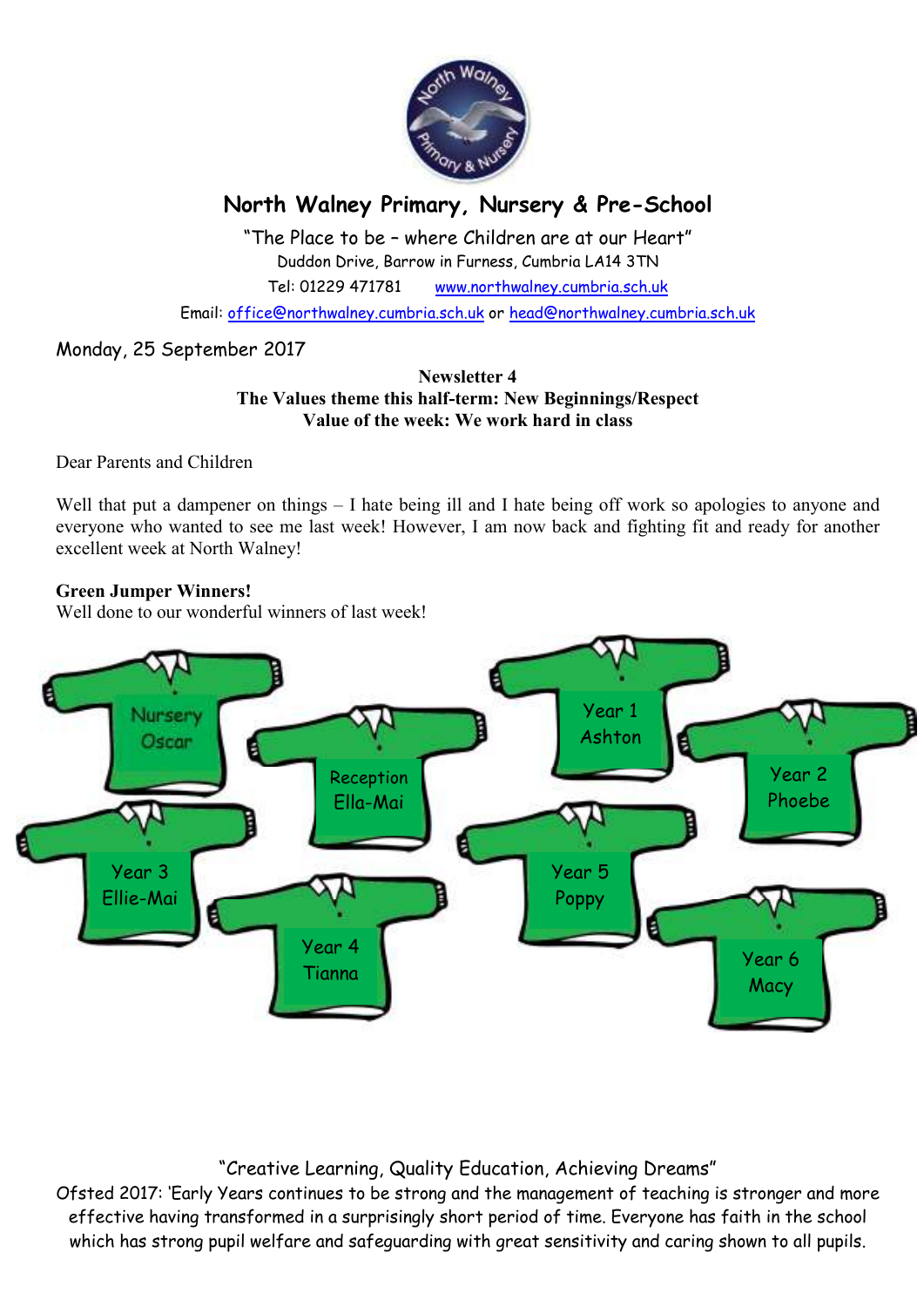

## **Children off to the Dock Museum for Science Workshops**

Year 1 and 2 are going on Wednesday and Year 5 and 6 are going on Friday. There is no cost for this trip but the children will need to have a packed lunch with them as they will be there all day! How exciting!

## **First League Football Match of the season!**

On Wednesday our team will start their bid for the championship by playing their first match at the Pulse at 3:45pm. Good luck to the whole team and their super coach!





#### **Natterjacks is getting more children!**

Natterjacks are posting some great pictures on our Twitter feed showing the exciting things they are getting up to – so why not let your child it for an hour one evening? Just pop in and see Cora or Mrs Malone and book a slot today!

And finally…

We have all been working really hard on making this start to the term the best ever and I have to say everyone has really done well – including the staff! So much so that the school has a wonderful buzz all around with so many happy, smiley faces – all eager to work hard and learn new things. An absolutely brilliant start to our new academic year!

Yours sincerely,

Paul Slater